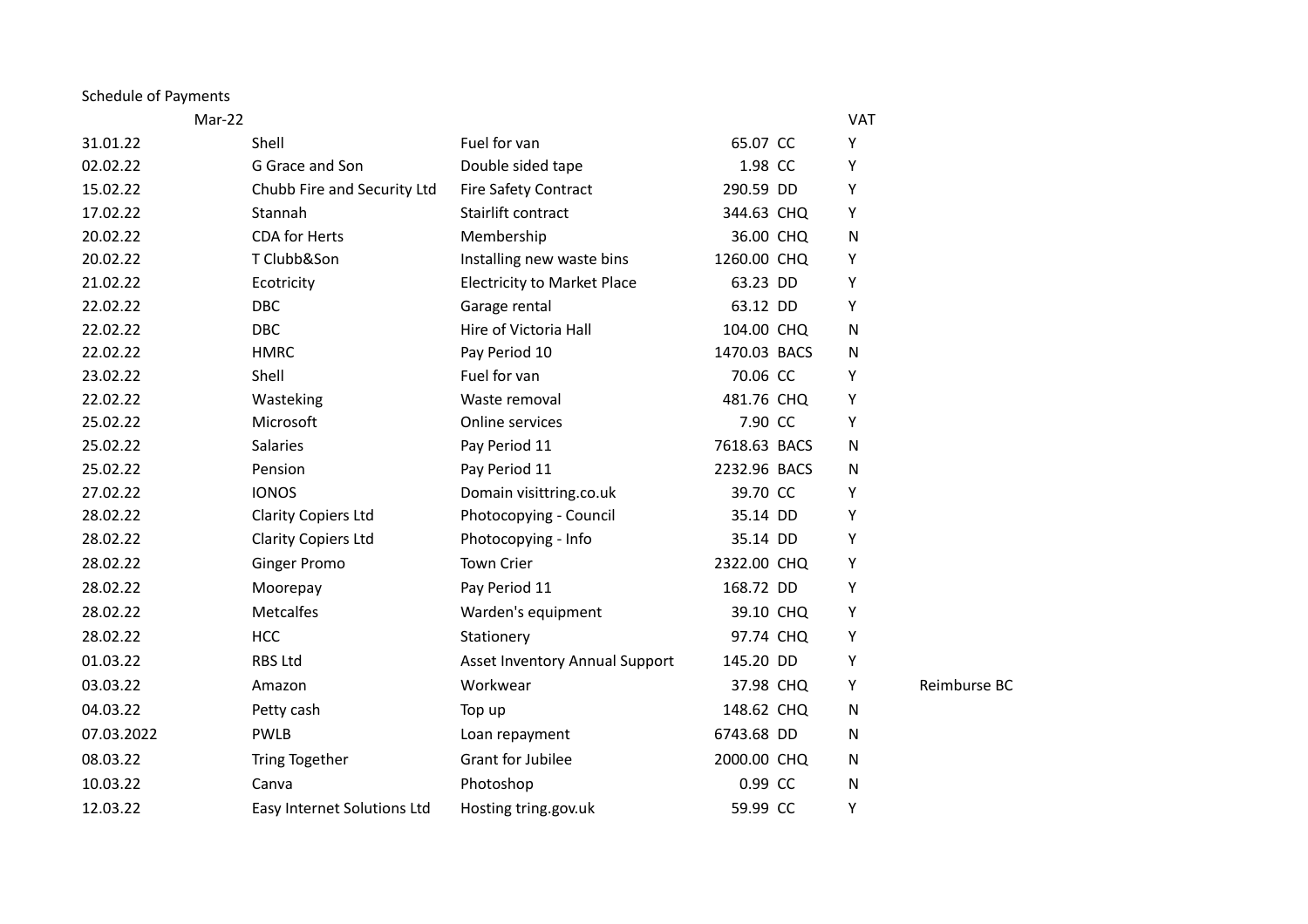| 08.03.22 | <b>IONOS</b>                  | Webhosting                         | 39.70 CC     | Υ         |
|----------|-------------------------------|------------------------------------|--------------|-----------|
| 02.03.22 | Ecotricity                    | Church Square - refund             | $-220.59$    | Y         |
| 03.03.22 | Everflow Water                | Market House                       | 26.30 DD     | N         |
| 10.03.22 | Canva                         | <b>IT Design</b>                   | 0.99 DD      | Y         |
| 04.04.22 | Ecotricity                    | <b>Gas to Market House</b>         | 2366.81 DD   | Υ         |
| 31.03.22 | <b>Metcalfes</b>              | Warden's equipment                 | 11.51 CHQ    | Υ         |
| 15.03.22 | <b>Tree Monkey</b>            | Tree work at Nora Grace Hall       | 888.00 CHQ   | Υ         |
| 31.03.22 | <b>Clarity Copiers Ltd</b>    | Photocopying - Council             | 82.66 DD     | Υ         |
| 31.03.22 | <b>Clarity Copiers Ltd</b>    | Photocopying - Info                | 37.74 DD     | Υ         |
| 04.04.22 | Ecotricity                    | <b>Electricity to Market Place</b> | 173.33 DD    | Υ         |
| 04.04.22 | Ecotricity                    | <b>Electricity to Market House</b> | 419.06 DD    | Y         |
| 15.03.22 | <b>Rontec Service Station</b> | Diesel for Warden's van            | 84.08 CC     | Y         |
| 04.04.22 | <b>Rontec Service Station</b> | Diesel for Warden's van            | 80.00 CC     | Υ         |
| 07.03.22 | <b>Rontec Service Station</b> | Warden's equipment                 | 6.99 CC      | Υ         |
| 29.03.22 | <b>Austins LLP</b>            | Legal fees - lease on NG Hall      | 1200.00 CHQ  | Υ         |
| 10.03.22 | <b>Austins LLP</b>            | Legal fees - lease on NG Hall      | 747.80 CHQ   | Υ         |
| 29.03.22 | Wicksteed                     | Parks equipment inspection         | 216.00 CHQ   | Υ         |
| 30.03.22 | DBC                           | Planning fees                      | 800.00 CC    | Υ         |
| 10.03.22 | <b>BHIB</b>                   | Insurance                          | 11203.00 CHQ | N         |
| 16.03.22 | Magnolia                      | Flowers for presentation           | 40.00 CC     | N         |
| 16.03.22 | Ecotricity                    | <b>Gas to Market House</b>         | 2045.18 DD   | Y         |
| 14.03.22 | Chubb Fire and Security Ltd   | <b>Emergency Lighting</b>          | 117.47 DD    | Y         |
| 14.03.22 | Post Office                   | Return padlock                     | 11.15 CC     | ${\sf N}$ |
| 09.03.22 | <b>DBC</b>                    | Hire of Victoria Hall              | 52.00 CHQ    | N         |
| 21.03.22 | <b>Colin Chambers</b>         | Millenium Wood                     | 1570.00 CHQ  | N         |
| 25.03.22 | Microsoft                     | <b>IT Services</b>                 | 7.90 CC      | N         |
| 25.03.22 | <b>BT</b>                     | Phone/Broadband                    | 82.14 DD     | Υ         |
| 28.03.22 | <b>Freshair Fitness</b>       | Outdoor Gym                        | 6814.20 CHQ  | Y         |
| 31.03.22 | Moorepay                      | IT for Payroll                     | 168.72 DD    | Y         |
| 02.03.22 | NetNerd                       | Web Hosting                        | 59.99 CC     | Υ         |